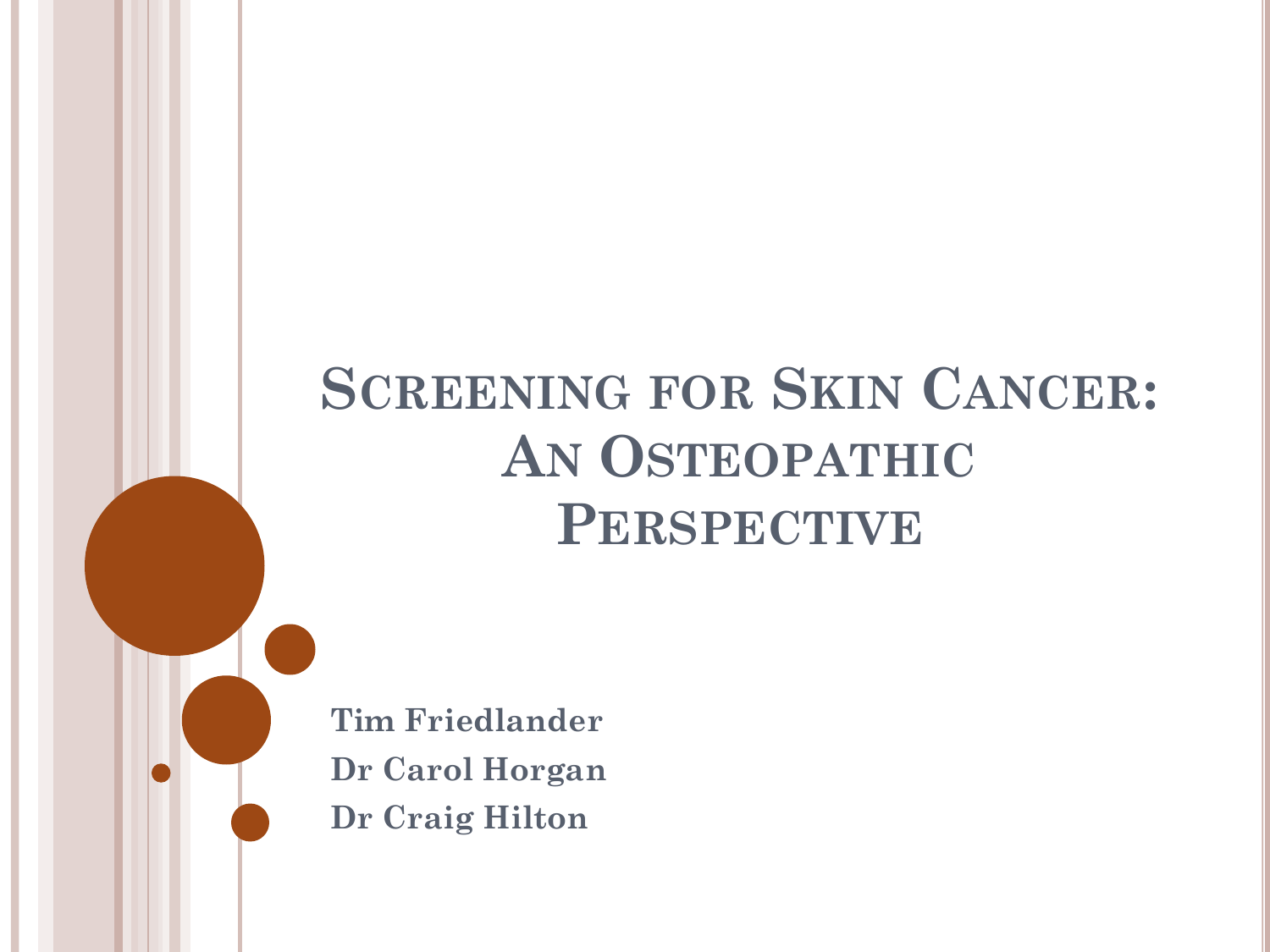# BACKGROUND

# New Zealand has the highest melanoma rate in the world

- Australia had the highest, but their rate has decreased as ours continues to increase<sup>1</sup>
- 4% of all skin cancers but 74% of all skin cancer deaths<sup>2</sup>
- "A 10 percent shift in depth distribution from  $\geq 0.75$ mm to <0.75mm depth would result in about 49 deaths prevented per year"
	- NZ Ministry of Health<sup>3</sup>

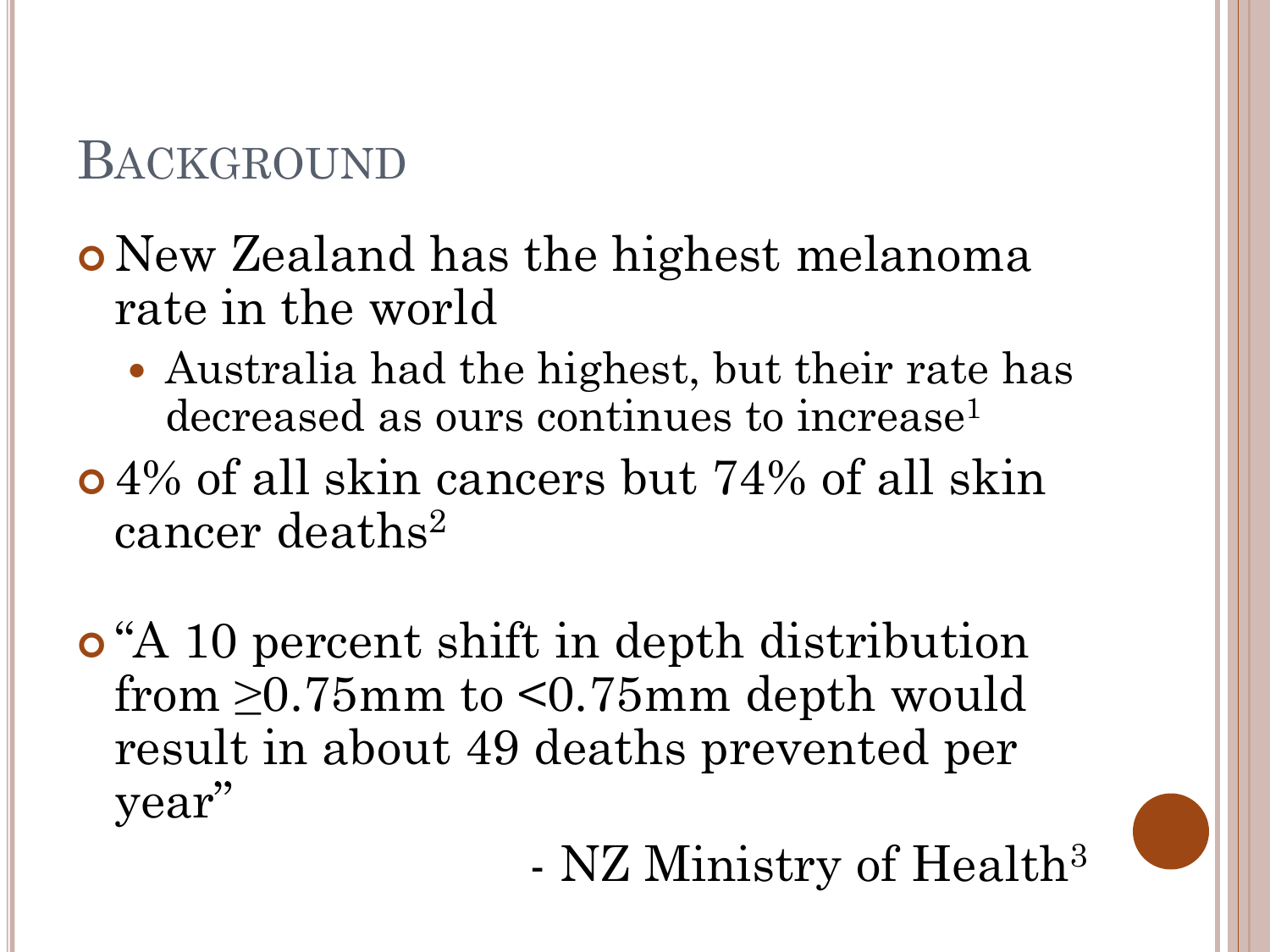# ROLE FOR OSTEOPATHS?

- Osteopaths are Primary Practitioners
- Osteopaths often see and examine patients in a state of undress
- As health care providers, there is a likelihood that osteopaths can be trained to a good level of skill in melanoma screening<sup>4</sup>
- Early Detection Advisory Group (2006) recommends a programme to "increase knowledge about skin cancer, particularly melanoma, among other relevant health workers"5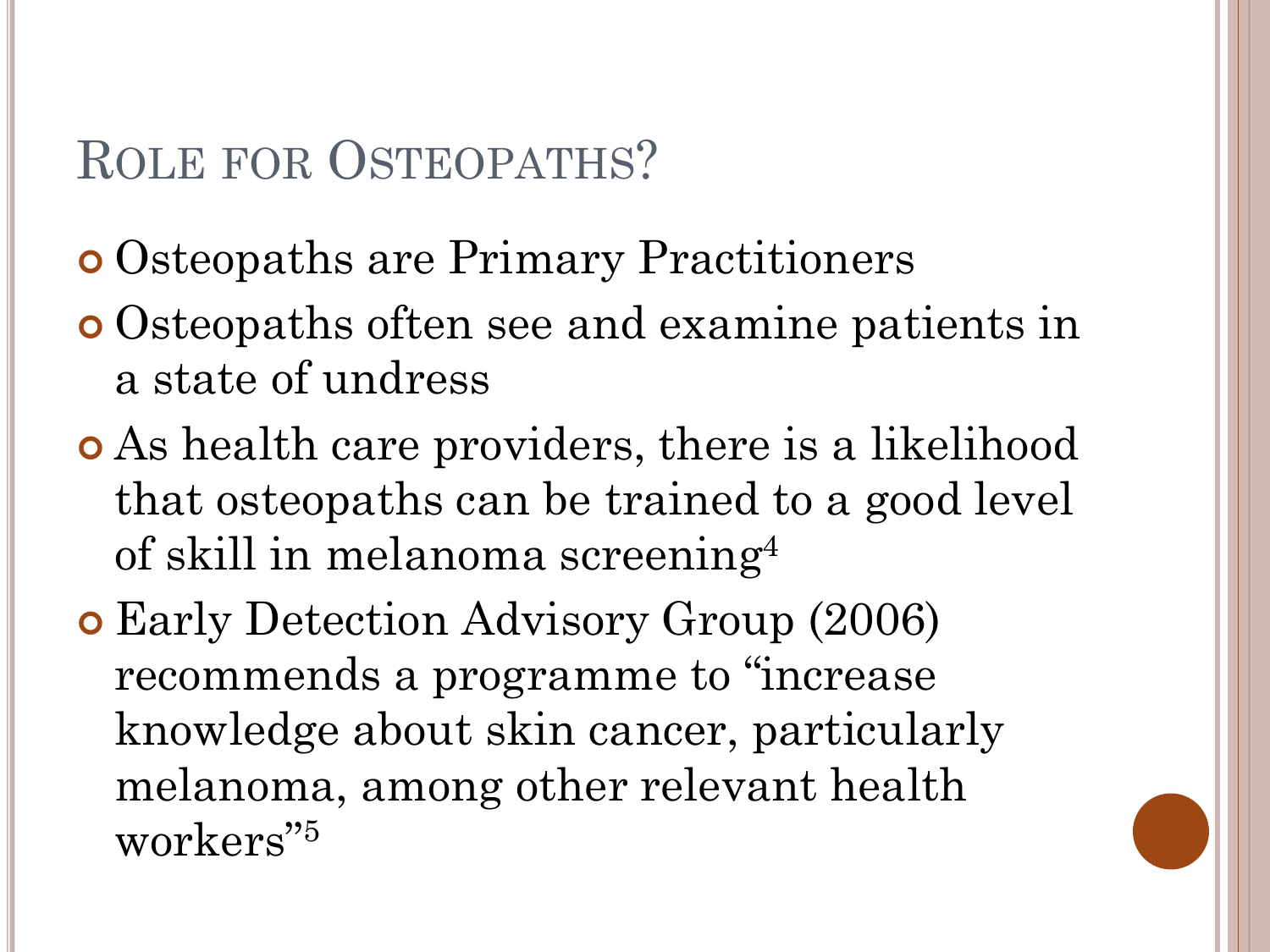

Skin cancer detection would benefit many of my patients

My patients do not seem to Skin cancer is not an issue be concerned about skin cancer in my region

- 
- Unsure Completely Disagree Disagree Slightly Disagree
- $\Box$  Neutral  $\Box$  Slightly Agree  $\Box$  Agree  $\Box$  Completely Agree
-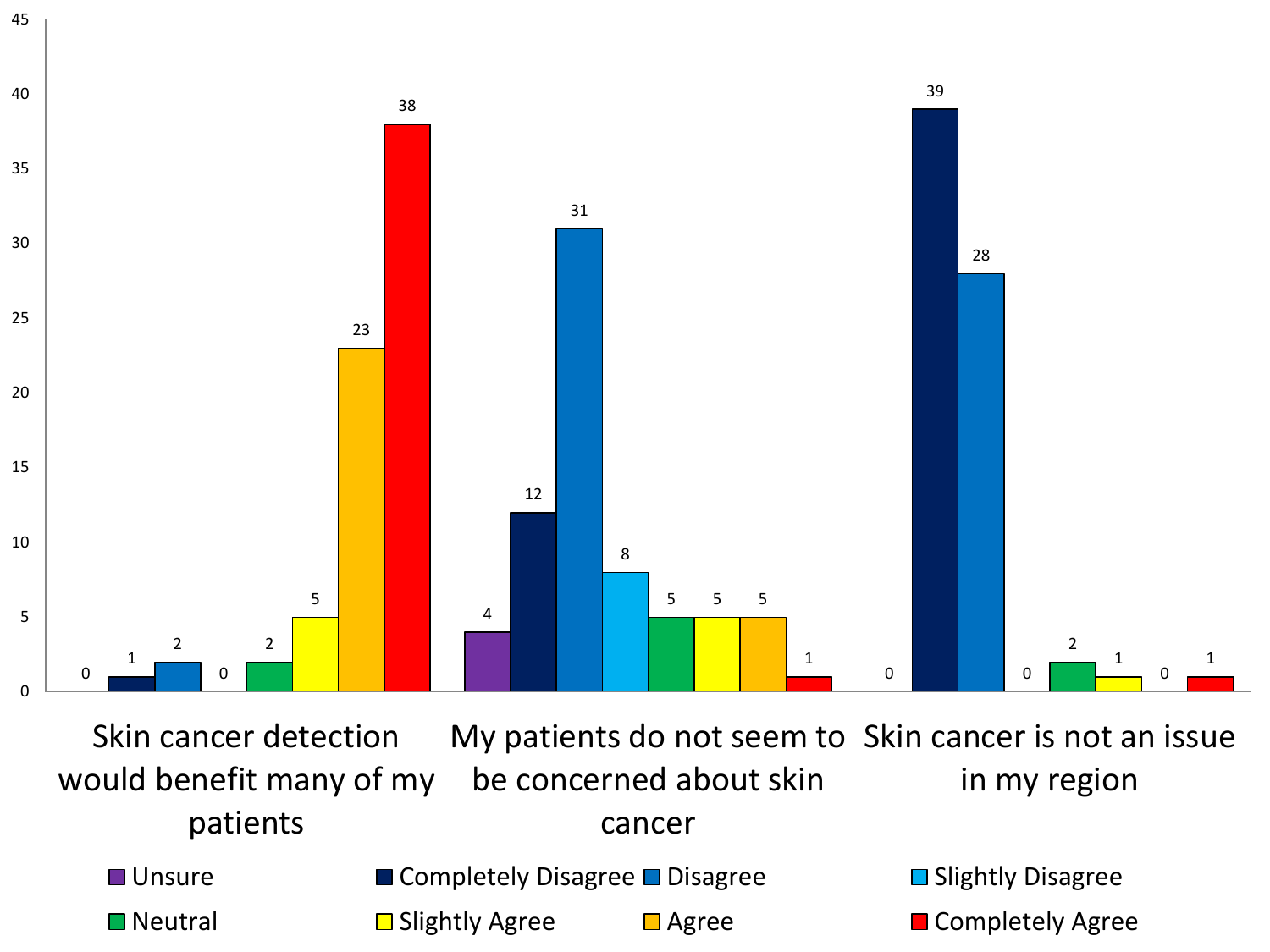

All health professionals should spend more time screening for skin cancer

- Patients should take full responsibility for skin cancer recognition
- Unsure Completely Disagree Disagree Slightly Disagree
	-
- 

Most patients are able to detect suspicious skin lesions by themselves

 $\Box$  Neutral  $\Box$  Slightly Agree  $\Box$  Agree  $\Box$  Completely Agree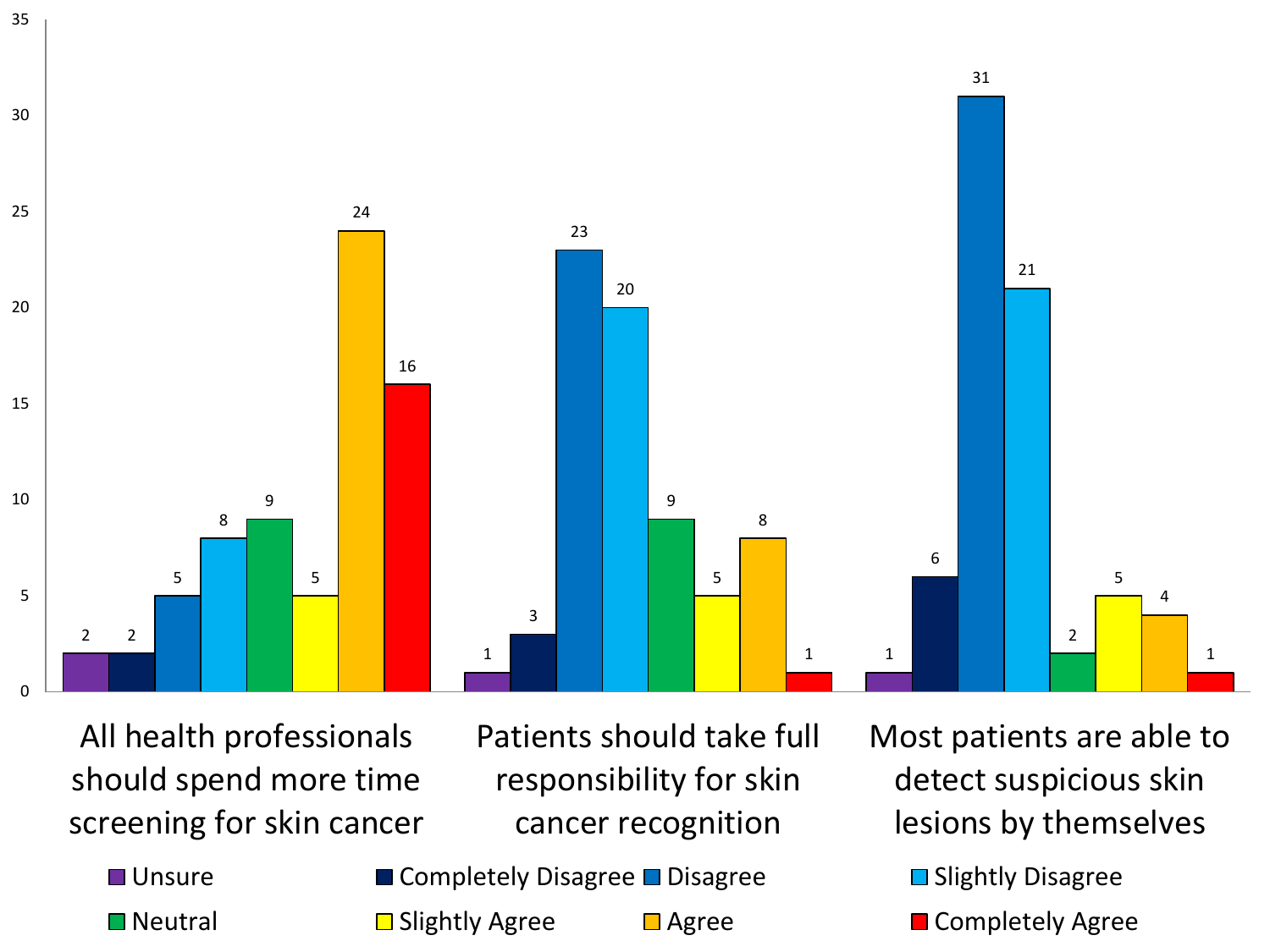

It is within the New Zealand osteopathic scope of practice to recognize skin cancer in patients

There is not enough time to check for skin of our patient's general practitioners, we have cancer during a treatment We should be mindful health, not just their presenting complaint As primary a responsibility to manage our patient's general health

■ Unsure ■ Completely Disagree ■ Disagree ■ Slightly Disagree

 $\Box$  Neutral  $\Box$  Slightly Agree  $\Box$  Agree  $\Box$  Completely Agree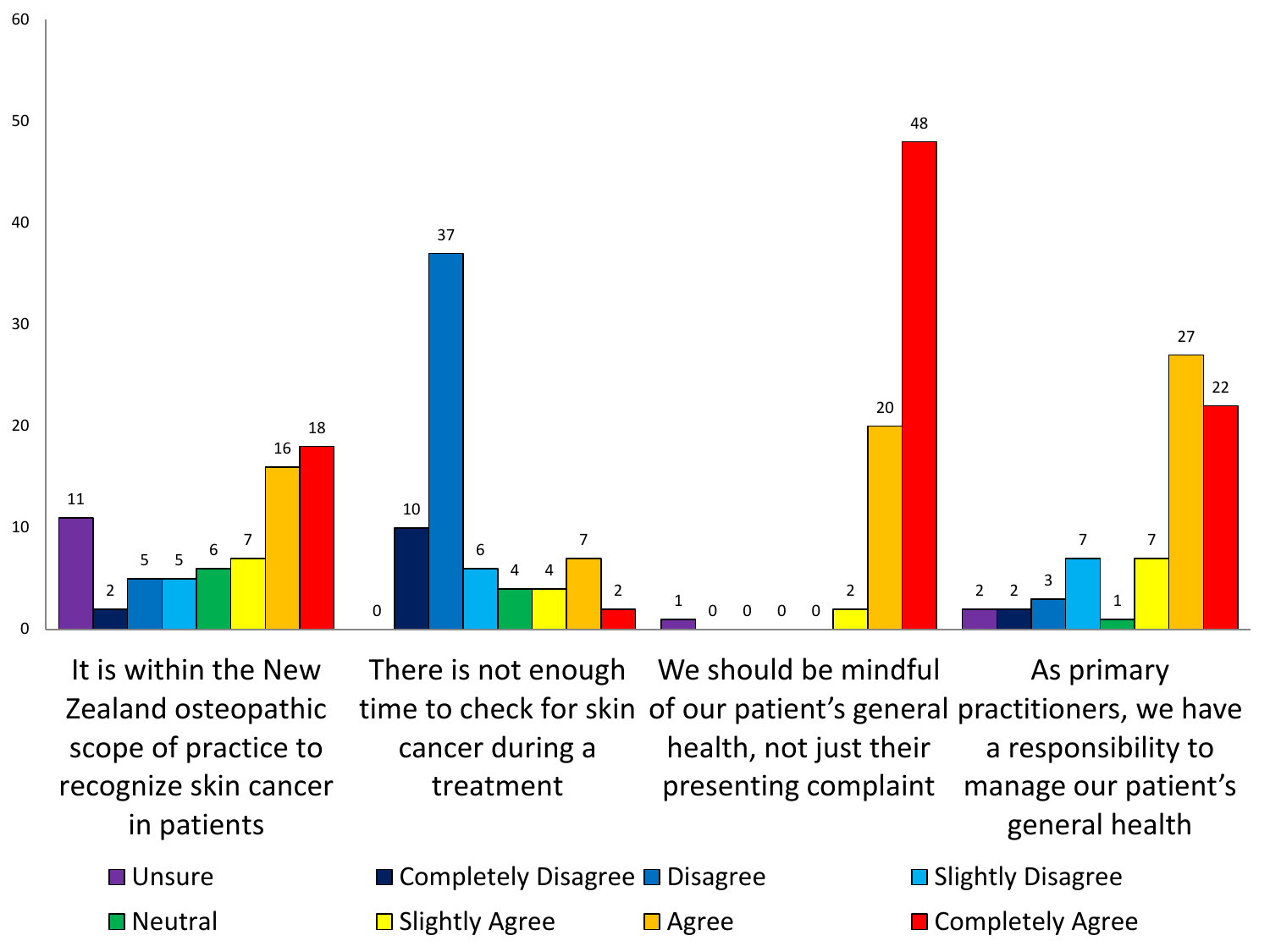

Osteopaths cannot help to reduce the mortality from skin cancer

we should be able to recognize a wide range of pathologies

As primary practitioners, Skin cancer is very difficult to detect clinically

- Unsure Completely Disagree Disagree Slightly Disagree
- $\Box$  Neutral  $\Box$  Slightly Agree  $\Box$  Agree  $\Box$  Completely Agree
-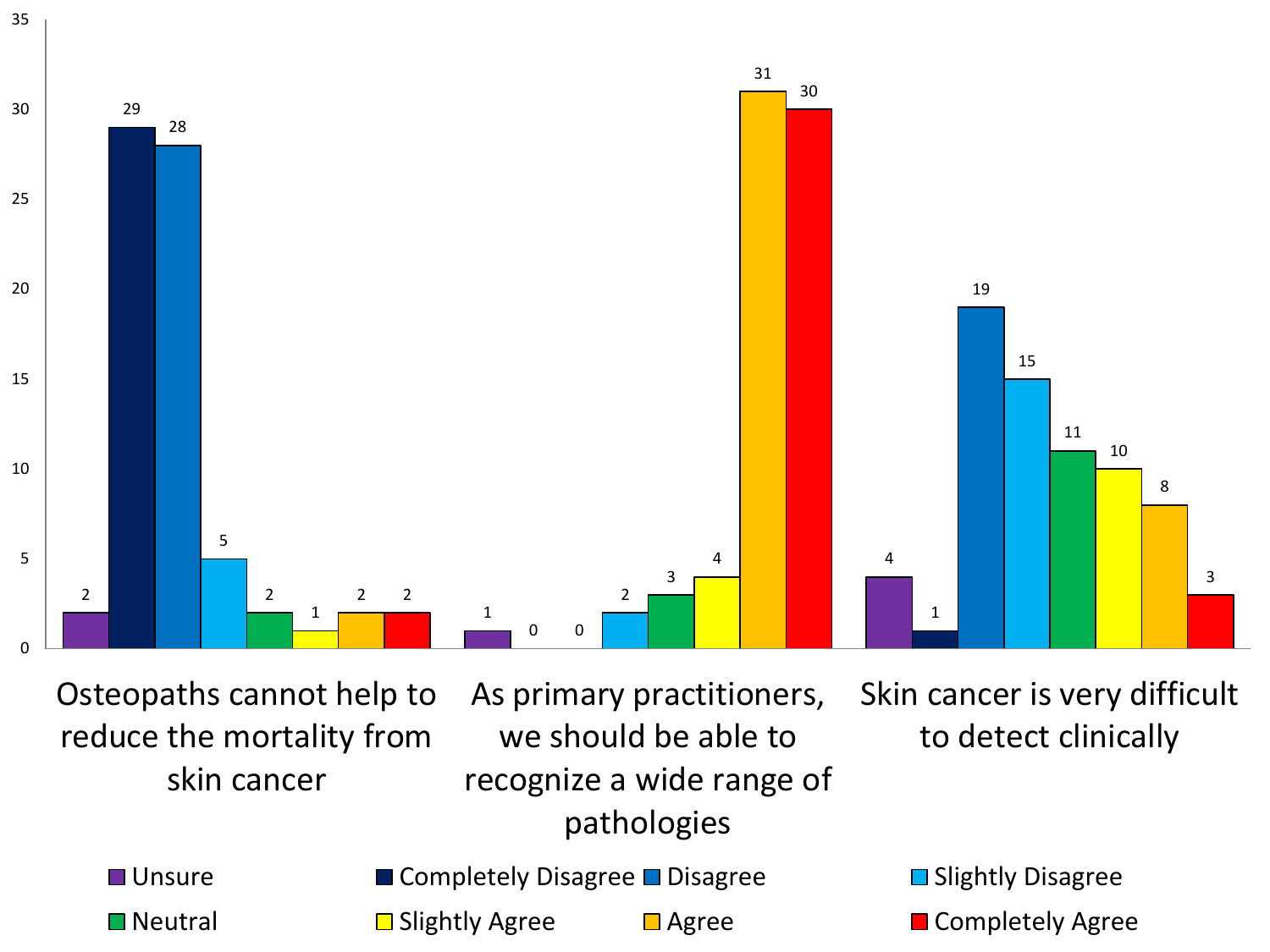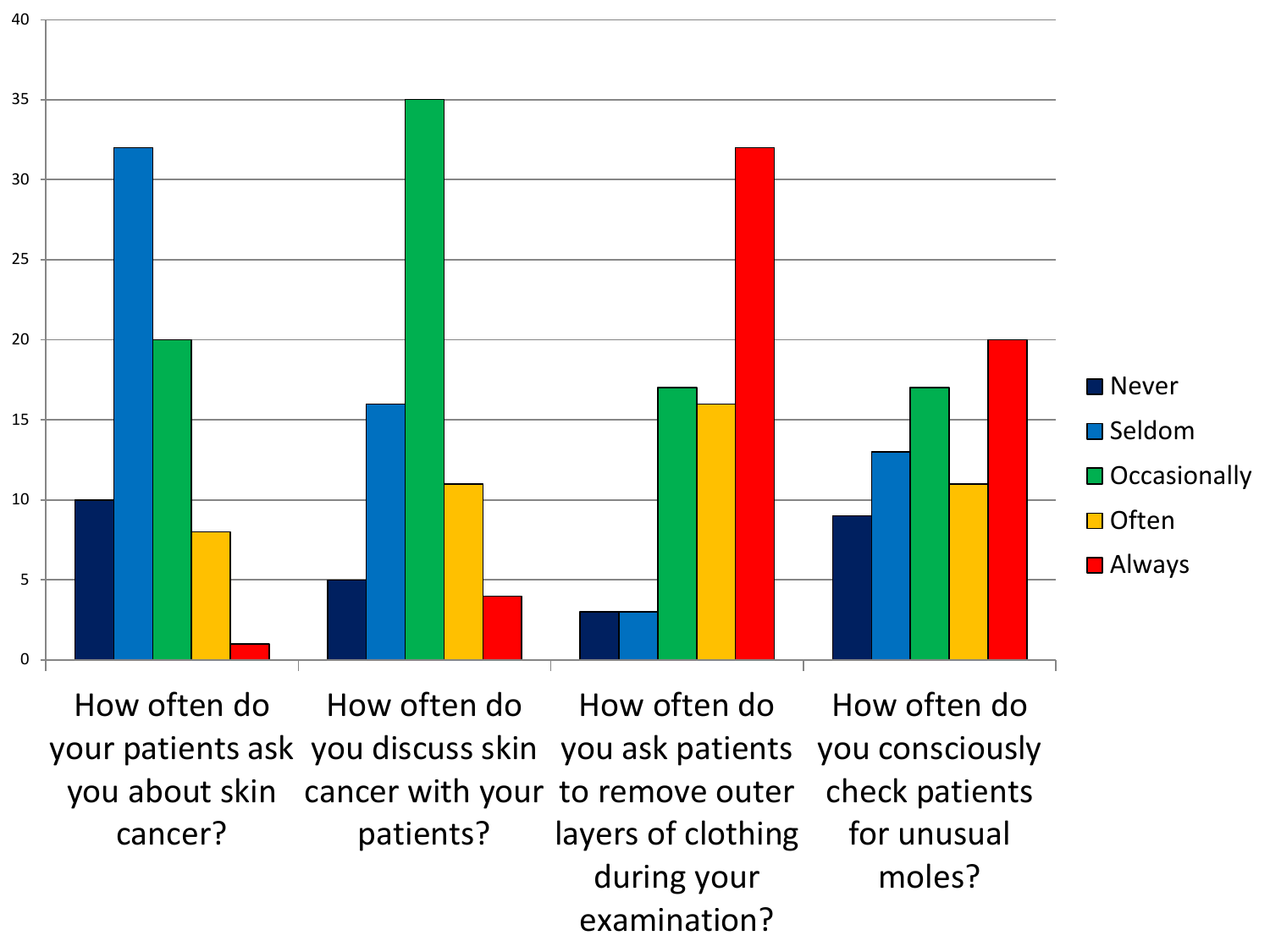

How often do you notice patients with unusual moles?

How often do you refer a patient for further investigation for skin cancer? How often do you discuss skin cancer with your colleagues?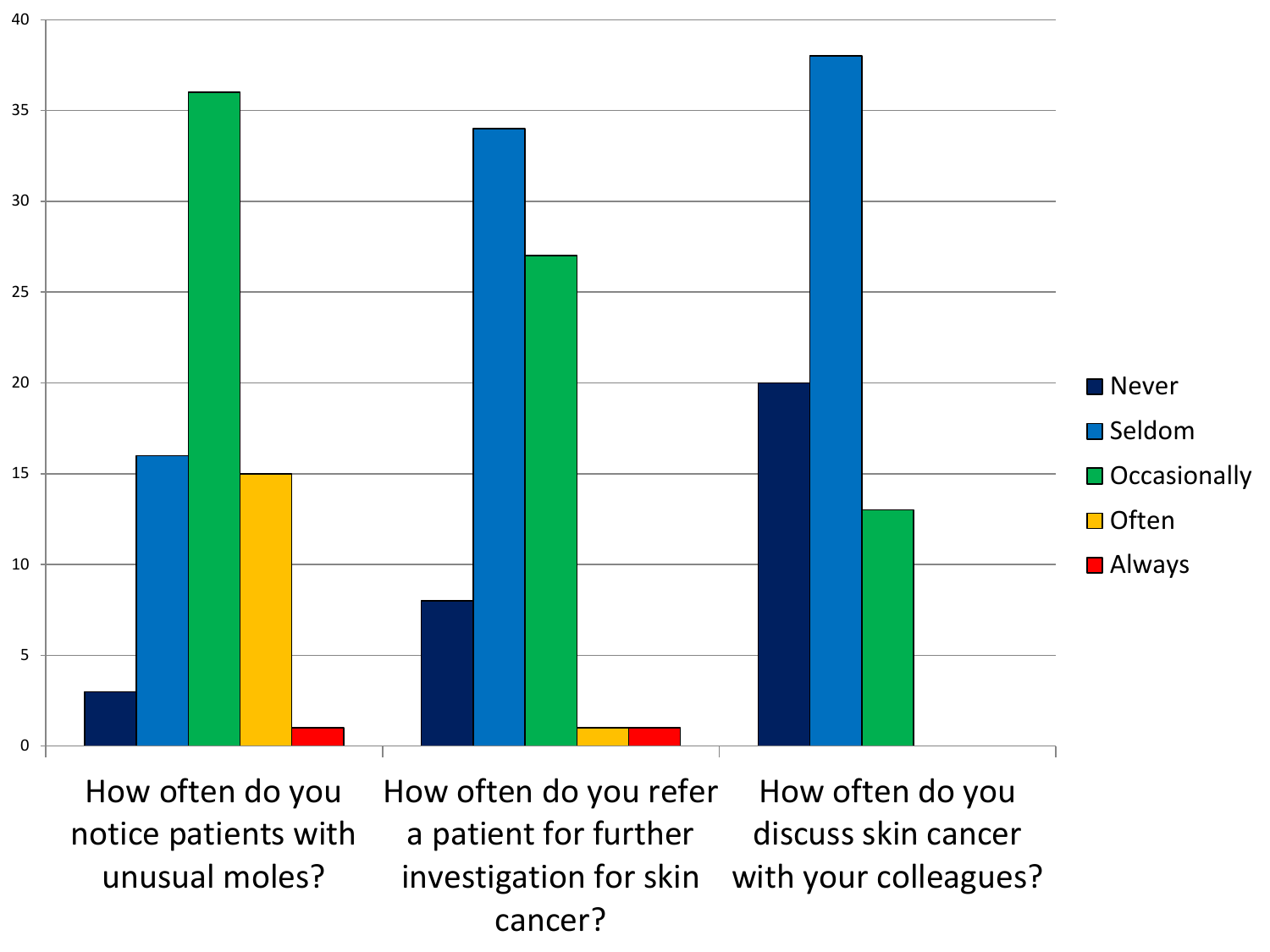

How well do you feel you understand the risk factors for melanoma?

How would you rate your level of knowledge of melanoma detection?

Would you feel comfortable distinguishing a melanoma from a benign mole?

Would you feel comfortable in determining which moles would require referral to a skin specialist?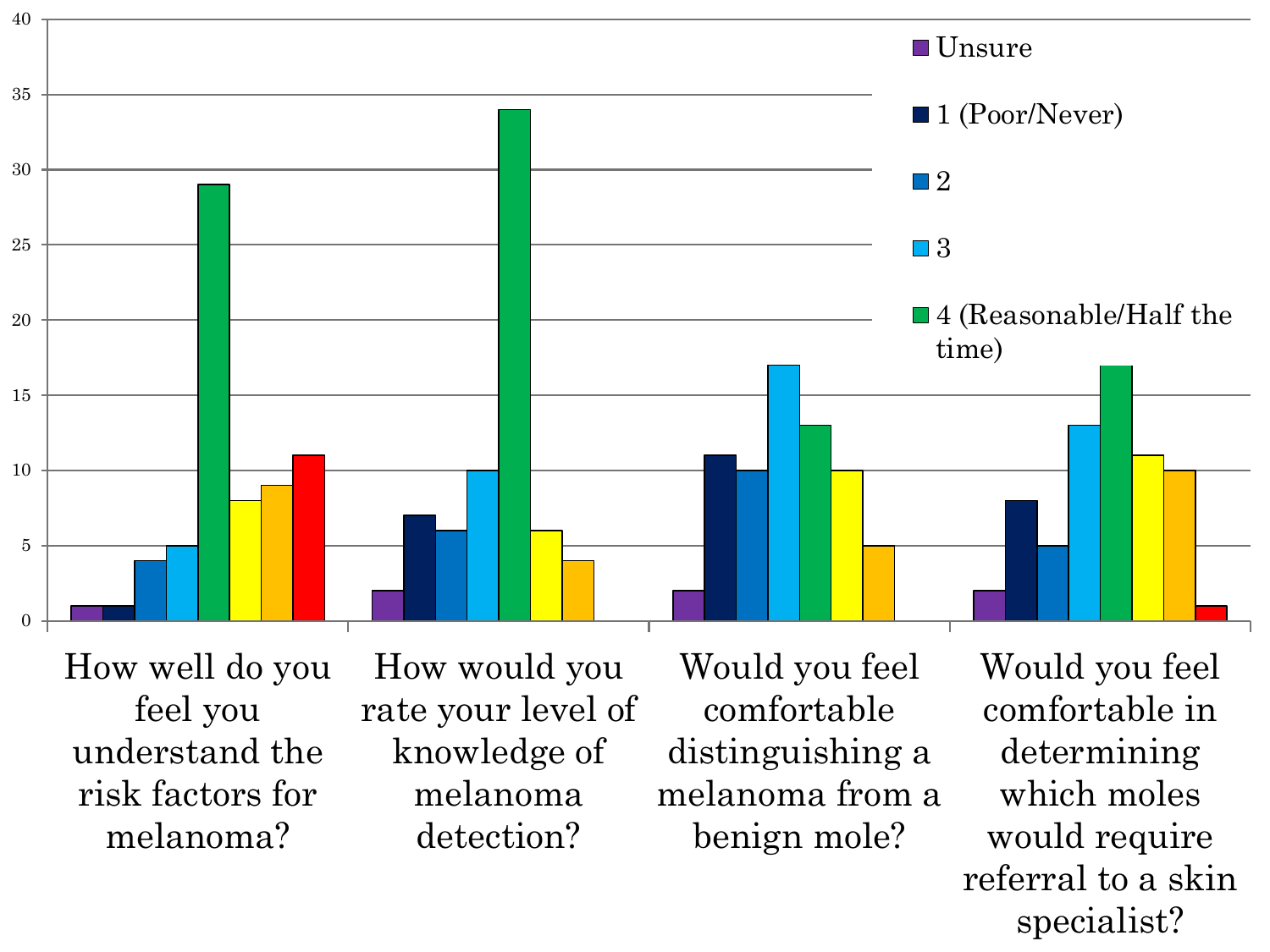# RESULTS – SELF-ASSESSMENT





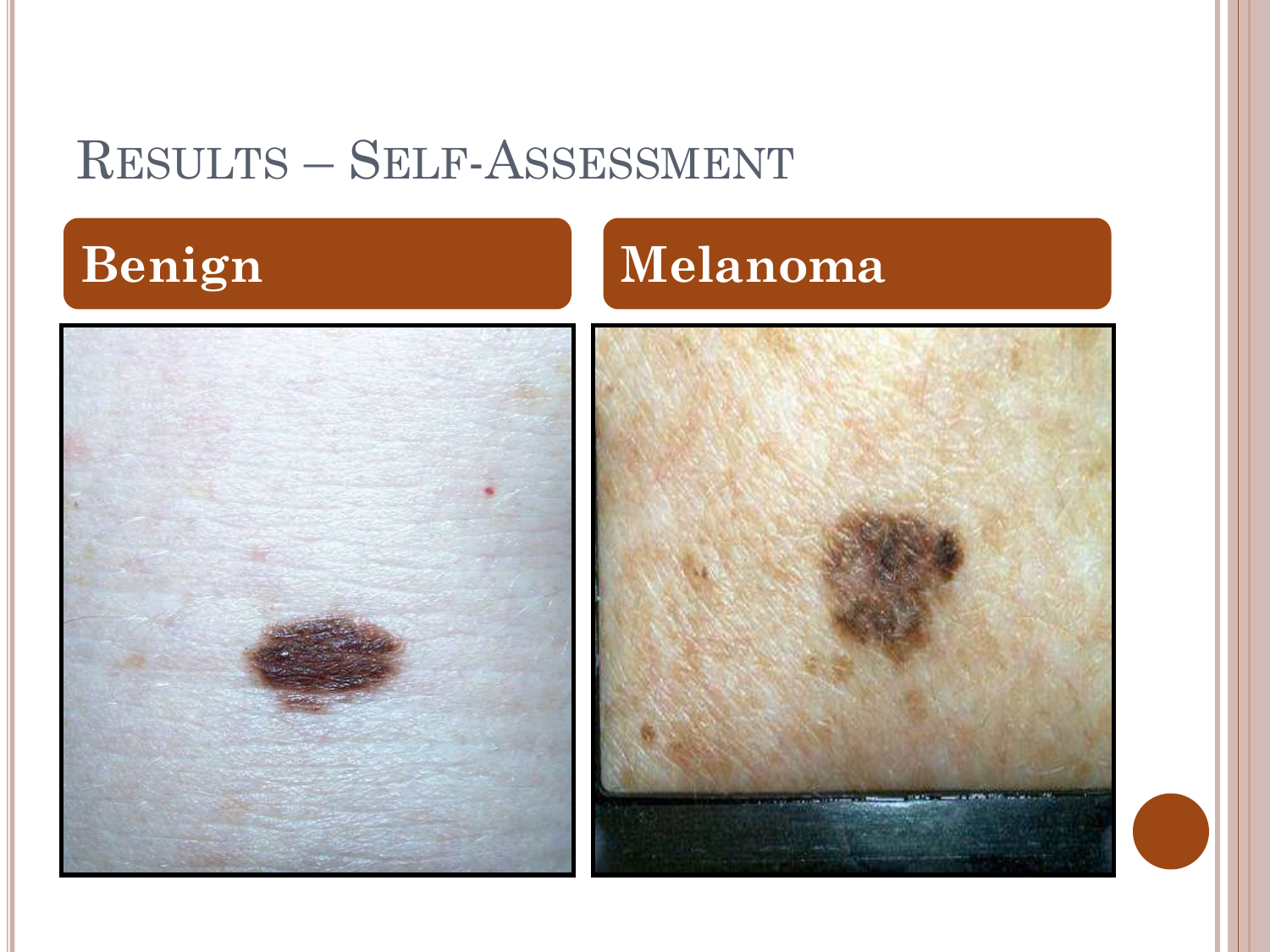# SENSITIVITY/SPECIFICITY

|                                    |                 | <b>Lesion type</b><br>(as reported by histological exam) |                        |
|------------------------------------|-----------------|----------------------------------------------------------|------------------------|
|                                    |                 | <b>Melanoma</b>                                          | <b>Benign</b>          |
| <b>Respondent</b><br><b>Answer</b> | <b>Melanoma</b> | 194<br>(True Positive)                                   | 43<br>(False Positive) |
|                                    | <b>Benign</b>   | 15<br>(False Negative)                                   | 115<br>(True Negative) |
|                                    | <b>Unsure</b>   | 49                                                       | 101                    |
|                                    |                 | 75.2%<br>(Sensitivity)                                   | 44.4%<br>(Specificity) |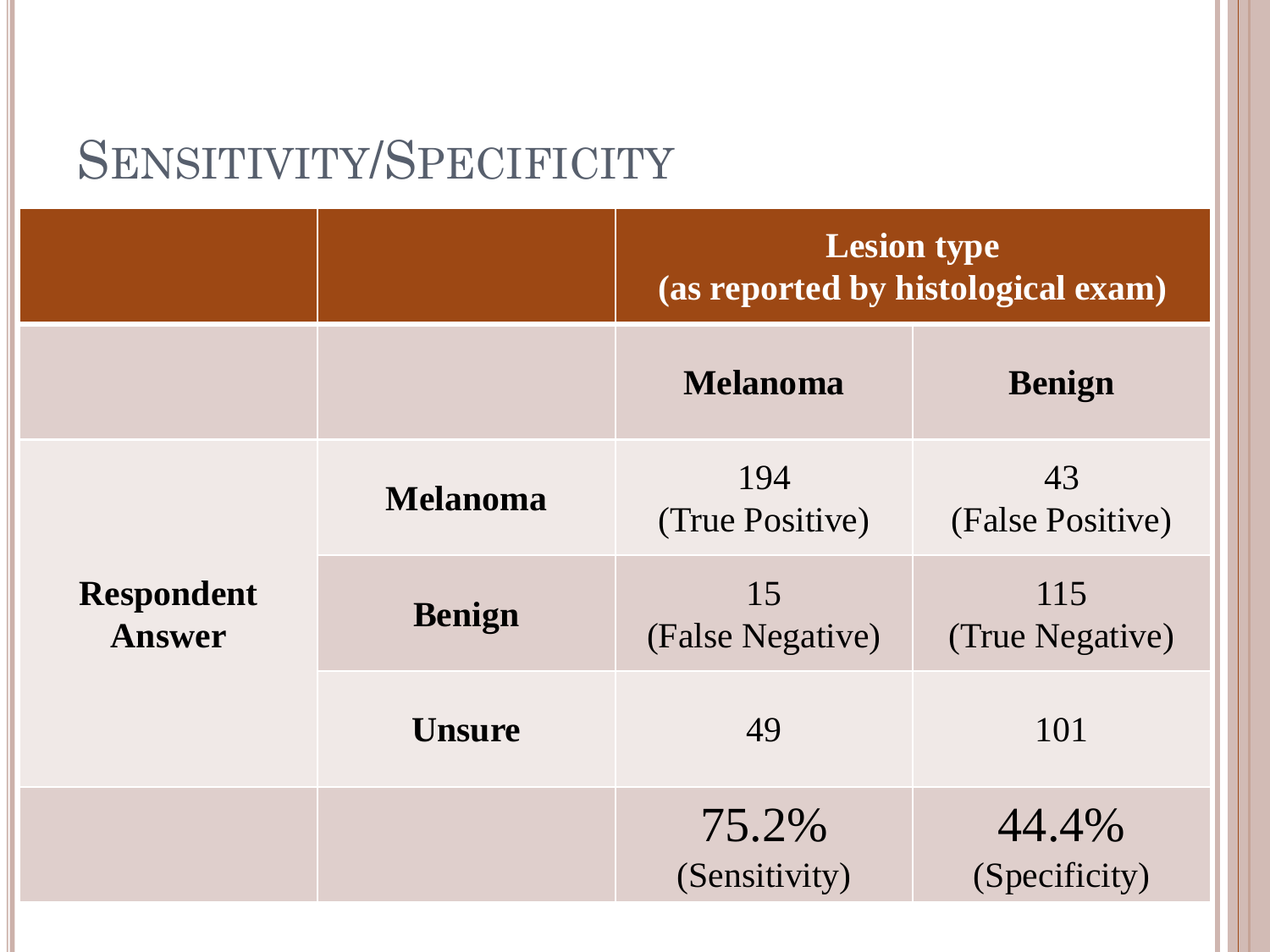#### RESULTS – SELF-ASSESSMENT

 Nine True/False questions regarding melanoma facts. Mean score 7.5 out of 9 (83%)

 Out of six clinical signs, participants identified a mean of 3.2 (53%)

 Out of six risk factors, participants identified a mean of 2.3 (38%)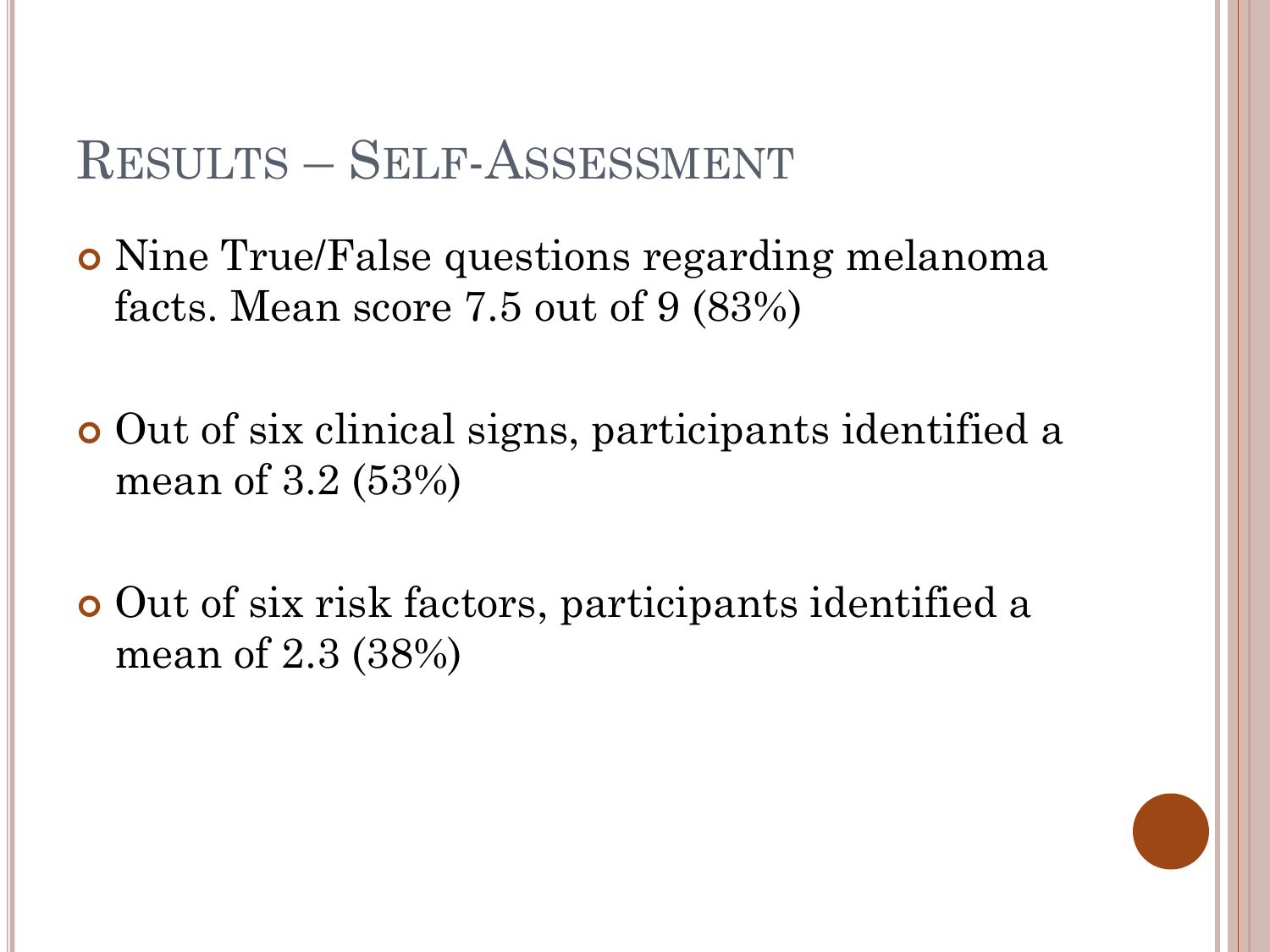# WHAT DOES THIS MEAN?

 The osteopathic community recognises the early detection of melanoma as an important topic

- Patients have good awareness of the topic, but may not talk to their osteopath about it.
- Some disagreement about the role of the osteopath & scope of practice – primary practitioner or musculoskeletal therapist?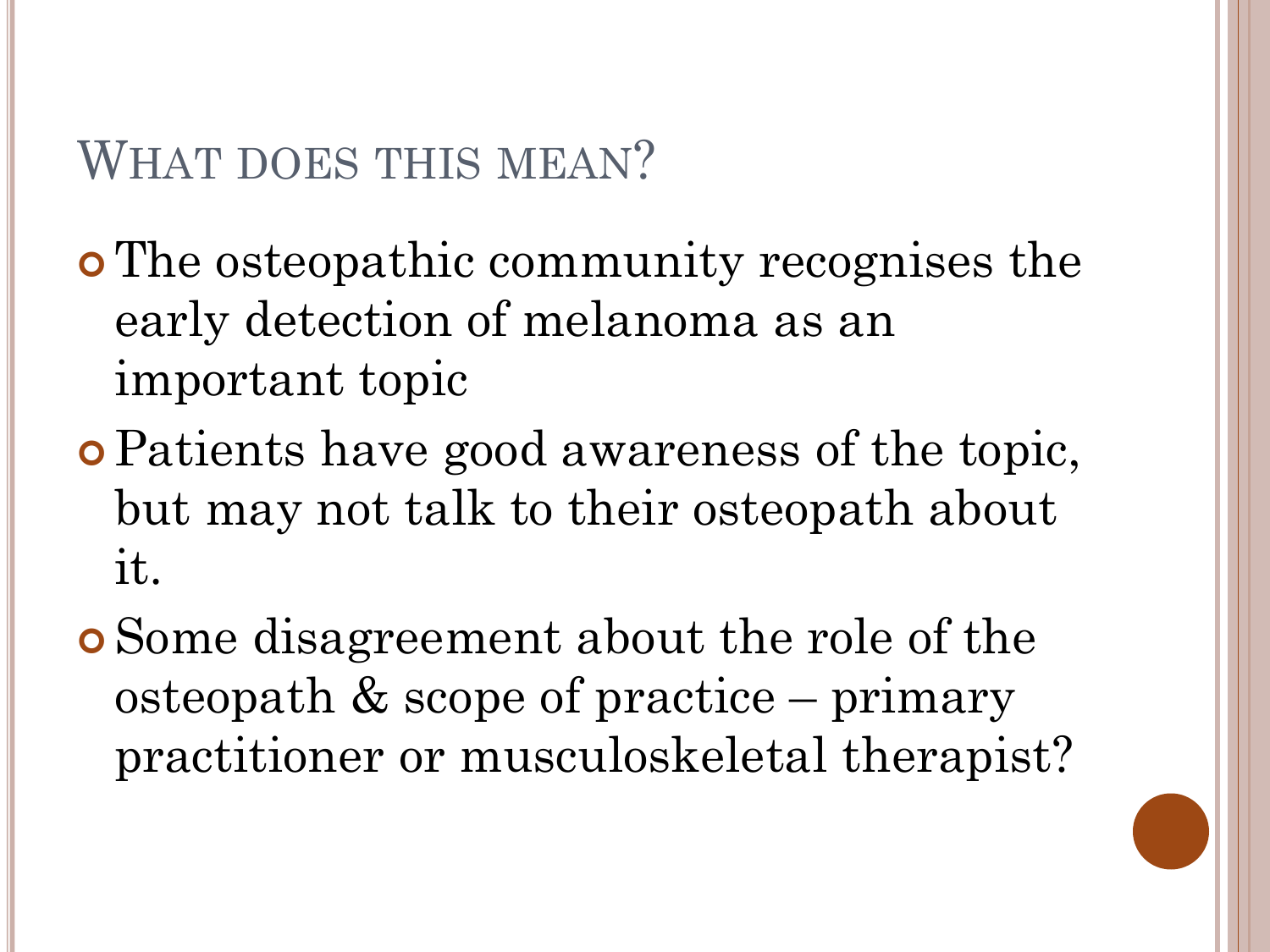## WHAT DOES THIS MEAN?

Many osteopaths already look for suspicious lesions; however there is a low number of referrals.

- A significant proportion of osteopaths are not confident in recognising skin cancer and this is linked to a greater number of referrals.
- Osteopaths show good sensitivity but poor specificity in recognising melanoma – possibility of over referral?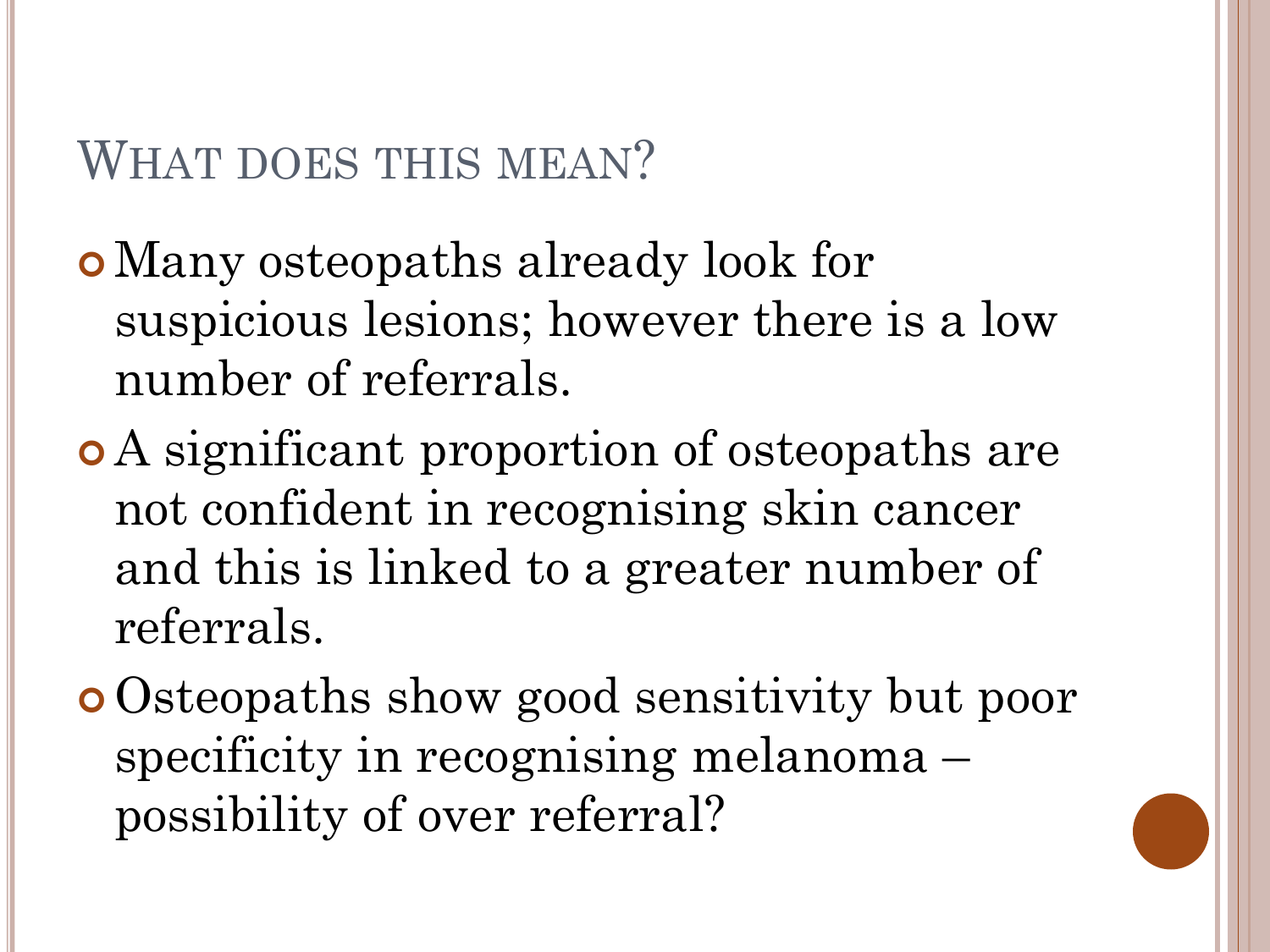### WHAT DOES THIS MEAN?

 Very good opportunity to recognise skin cancer for those who ask their patients to disrobe during examination.

- Lack of knowledge/training identified as a major barrier, but little activity by practitioners in seeking to expand that knowledge.
- **o** Role of the osteopath should be in recognition & referral and patient education.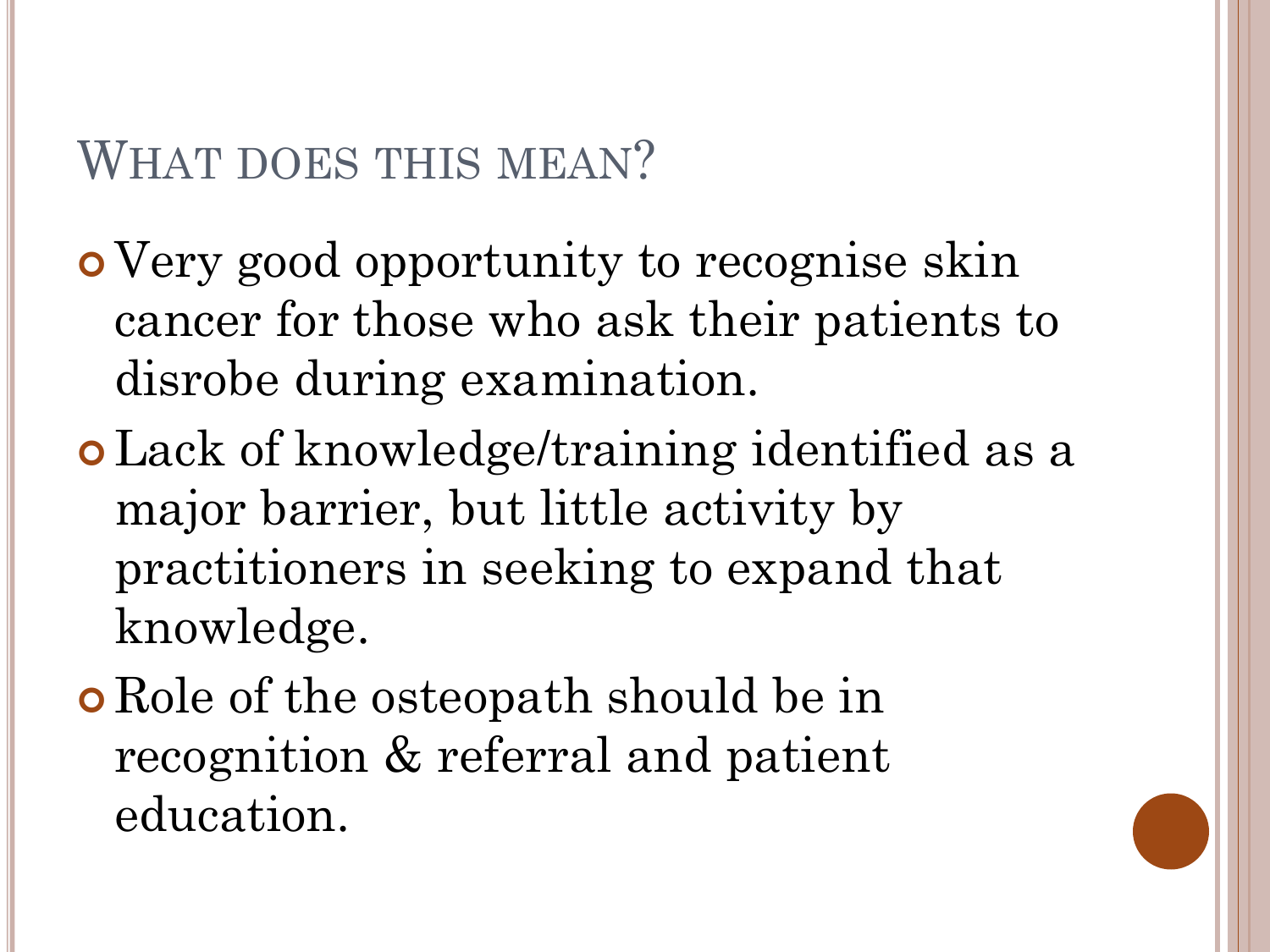# **CONCLUSION**

Most osteopaths in New Zealand are willing to contribute to the early detection of melanoma and there is good opportunity to perform this task; however this would require greater availability of training and education courses to ensure knowledge levels are sufficient.